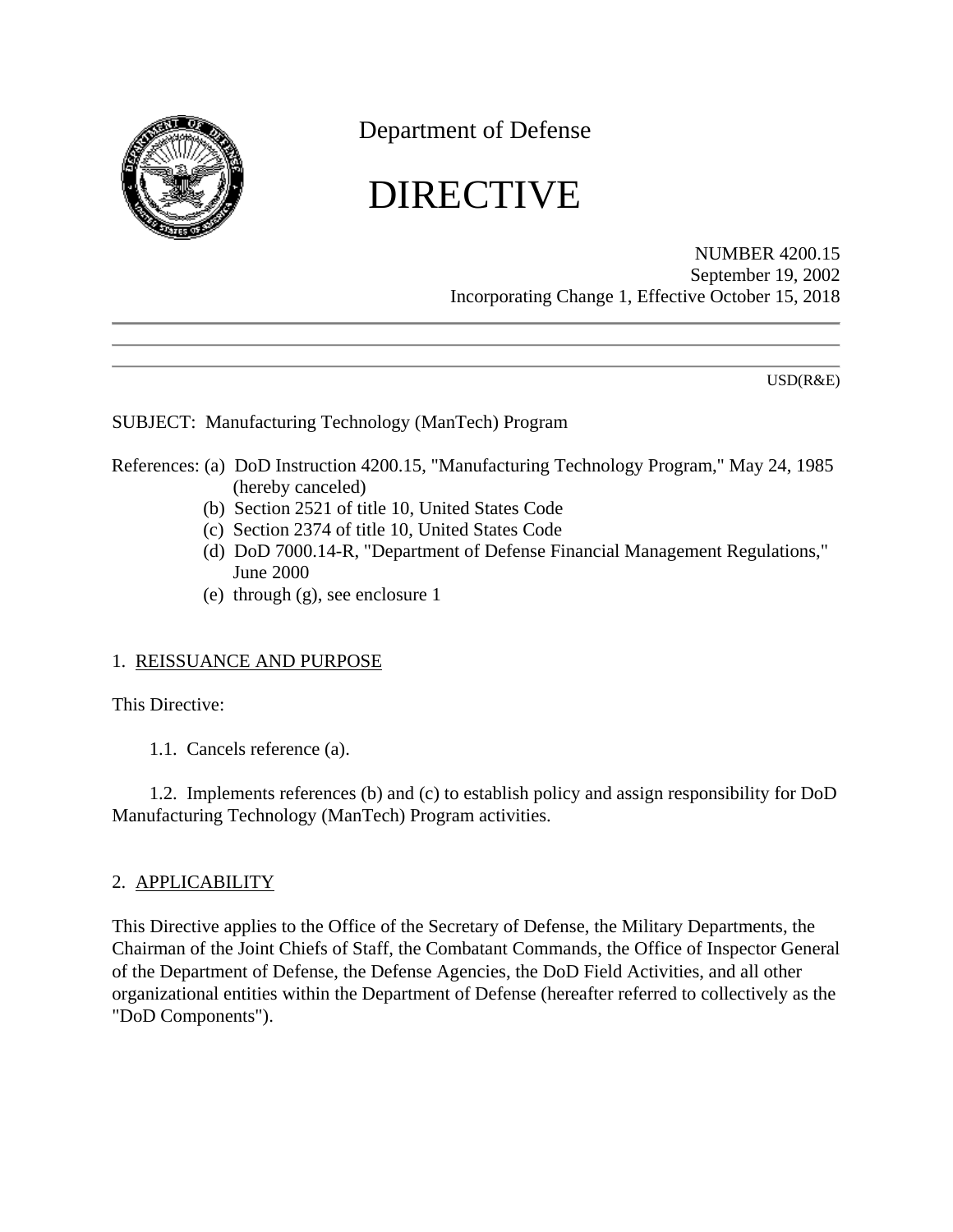## 3. POLICY

It is DoD policy to rely on private sector investment and the "free enterprise" system to provide the manufacturing technology necessary to produce DoD materiel. There are cases, however, when qualified segments of industry cannot or will not commit private funds to establish manufacturing technology and make it available on a timely basis in support of DoD requirements. Accordingly, ManTech investments shall be directed at improving the quality, productivity, technology, and practices of businesses and workers providing goods and services to the Department of Defense. In addition, investments in ManTech shall:

3.1. Aid in the economical and timely acquisition and sustainment of weapon systems and components.

3.2. Ensure that advanced manufacturing processes, techniques, and equipment are available for reducing DoD materiel acquisition, maintenance, and repair costs.

3.3. Advance the maturity of manufacturing processes to bridge the gap from research and development advances to full-scale production.

3.4. Promote capital investment and industrial innovation in new plants and equipment by reducing the cost and risk of advancing and applying new and improved manufacturing technology.

3.5. Ensure that manufacturing technologies used to produce DoD materiel are consistent with safety and environmental considerations and energy conservation objectives.

3.6. Provide for the dissemination of Program results throughout the industrial base.

3.7. Sustain and enhance the skills and capabilities of the manufacturing work force, and promote high levels of worker education and training.

3.8. Meet other national defense needs within the guidance contained at enclosure 2.

#### 4. RESPONSIBILITIES

4.1. The Director, Defense Research and Engineering, under the authority, direction, and control of the Under Secretary of Defense for Acquisition, Technology, and Logistics, shall:

4.1.1. Provide centralized guidance and direction for the ManTech Program within the Department of Defense and ensure that it is executed in accordance with this Directive and references (b) through (g);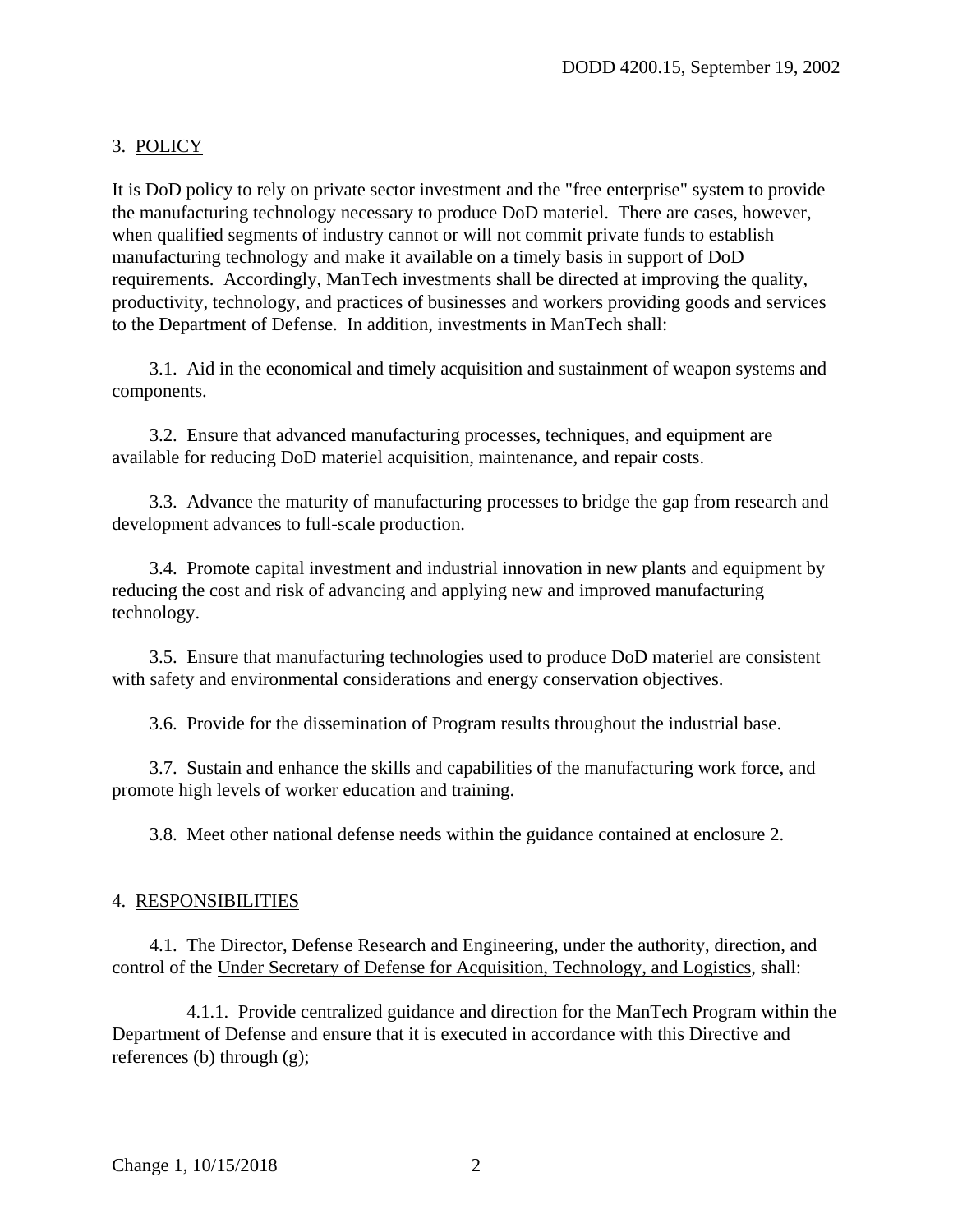4.1.2. Develop and maintain a joint planning process, and use that process in preparing centralized program guidance.

4.1.3. Prepare an annual 5-year plan as defined by reference (b).

4.1.4. Ensure coordination between the ManTech Program and industrial preparedness and similar manufacturing programs of the Department of Defense, other Departments and Agencies, and the private sector.

4.2. The Heads of the DoD Components shall:

4.2.1. Organize and execute a ManTech Program in accordance with the provisions of this Directive and supplemental guidance published by the Director, Defense Research and Engineering; and

4.2.2. Provide an adequately staffed ManTech Program management structure responsible for promoting and achieving ManTech Program objectives.

4.2.3. Ensure coordination between ManTech projects and industrial preparedness programs, and similar manufacturing projects of the Department of Defense, other Departments and Agencies, and the private sector.

#### 5. INFORMATION REQUIREMENTS

5.1. The DoD Components shall provide budget (detailed and summary) information to the OSD in accordance with reference (c).

5.2. The DoD Components shall prepare a technical report describing deliverables received and activity conducted for each ManTech project for which funds have been expended. This report shall be submitted to the Defense Technical Information Center.

5.3. Each DoD Component shall submit ManTech Program information as needed to develop the annual 5-year plan and to support other information requirements needed to satisfy reference (b).

6. SUMMARY OF CHANGE 1. This change reassigns the office of primary responsibility for this directive to the Under Secretary of Defense for Research and Engineering in accordance with the July 13, 2018 Deputy Secretary of Defense Memorandum (reference (h)).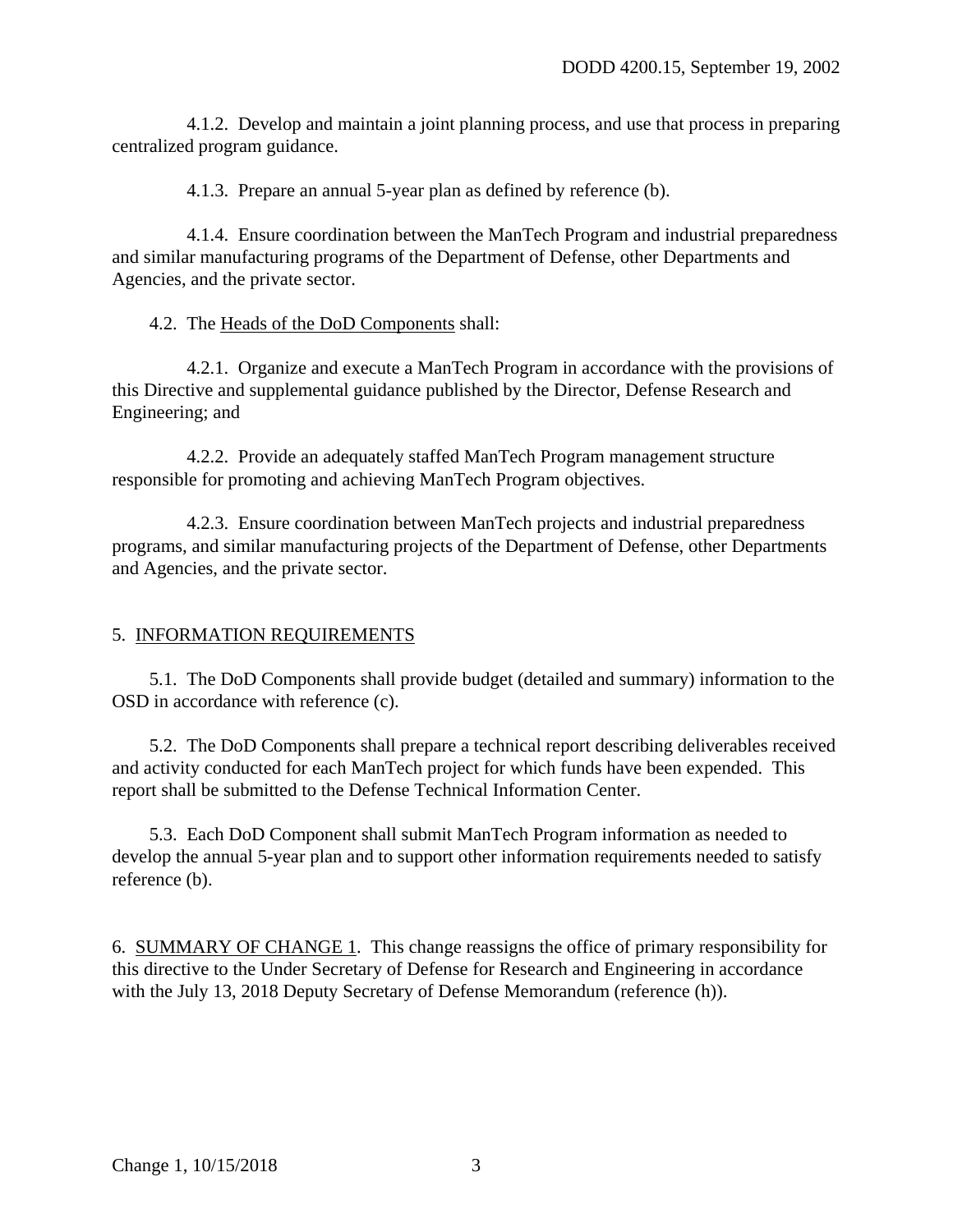## 7. EFFECTIVE DATE

This Directive is effective immediately.

Tout Welkwitz

Paul Wolfowitz Deputy Secretary of Defense

Enclosures - 2

- E1. References, continued
- E2. Guidance for the ManTech Program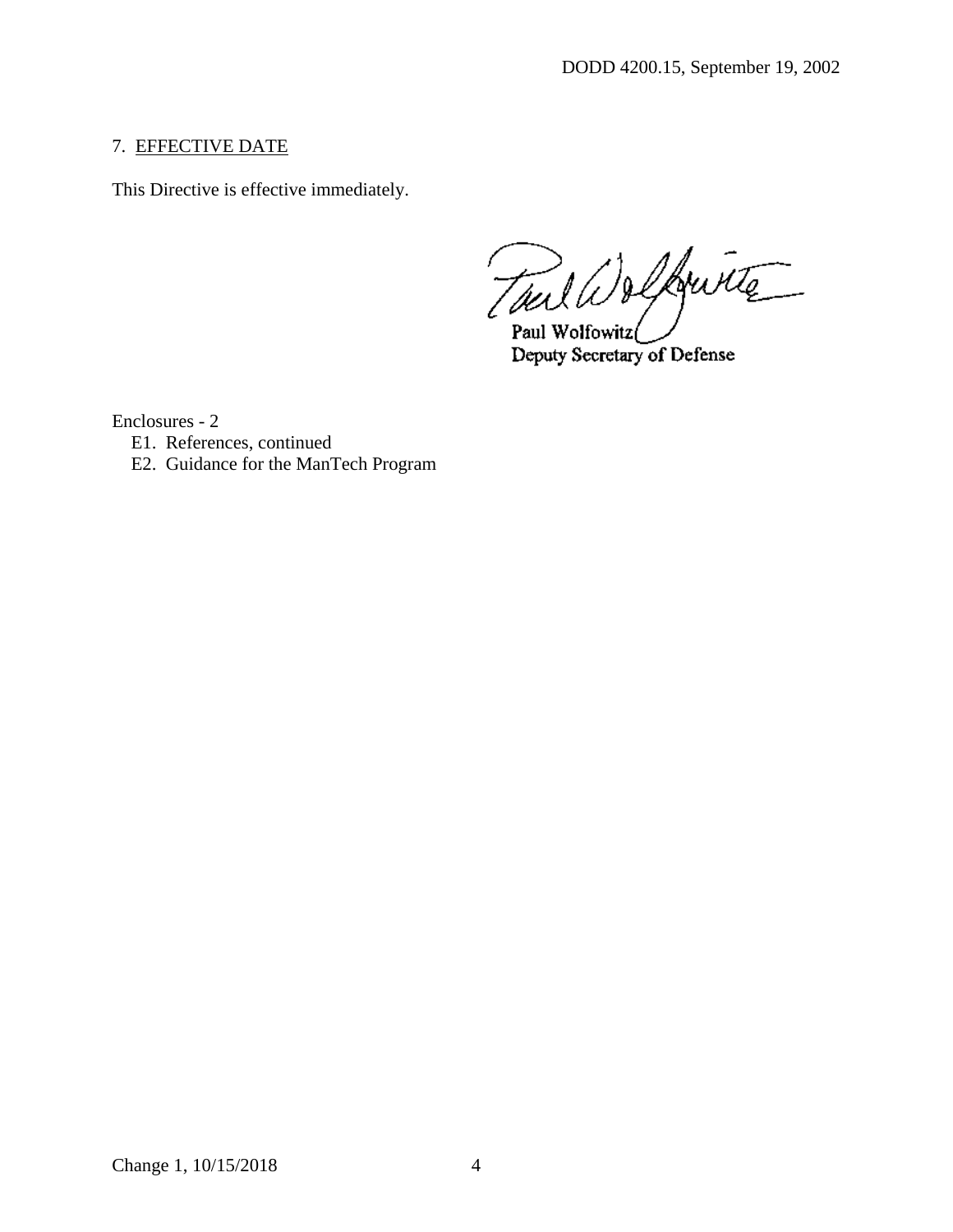## E1. ENCLOSURE 1

# REFERENCES, continued

- (e) DoD Directive 5000.1, "The Defense Acquisition System," October 23, 2000
- (f) DoD Instruction 5000.2, "Operation of the Defense Acquisition System," April 5, 2002
- (g) DoD 5000.2-R, "Mandatory Procedures for Major Defense Acquisition Programs (MDAPs) and Major Automated Information System (MAIS) Acquisition Programs," April 5, 2002
- (h) Deputy Secretary of Defense Memorandum, "Establishment of the Office of the Under Secretary of Defense for Research and Engineering and the Office of the Under Secretary of Defense for Acquisition and Sustainment," July 13, 2018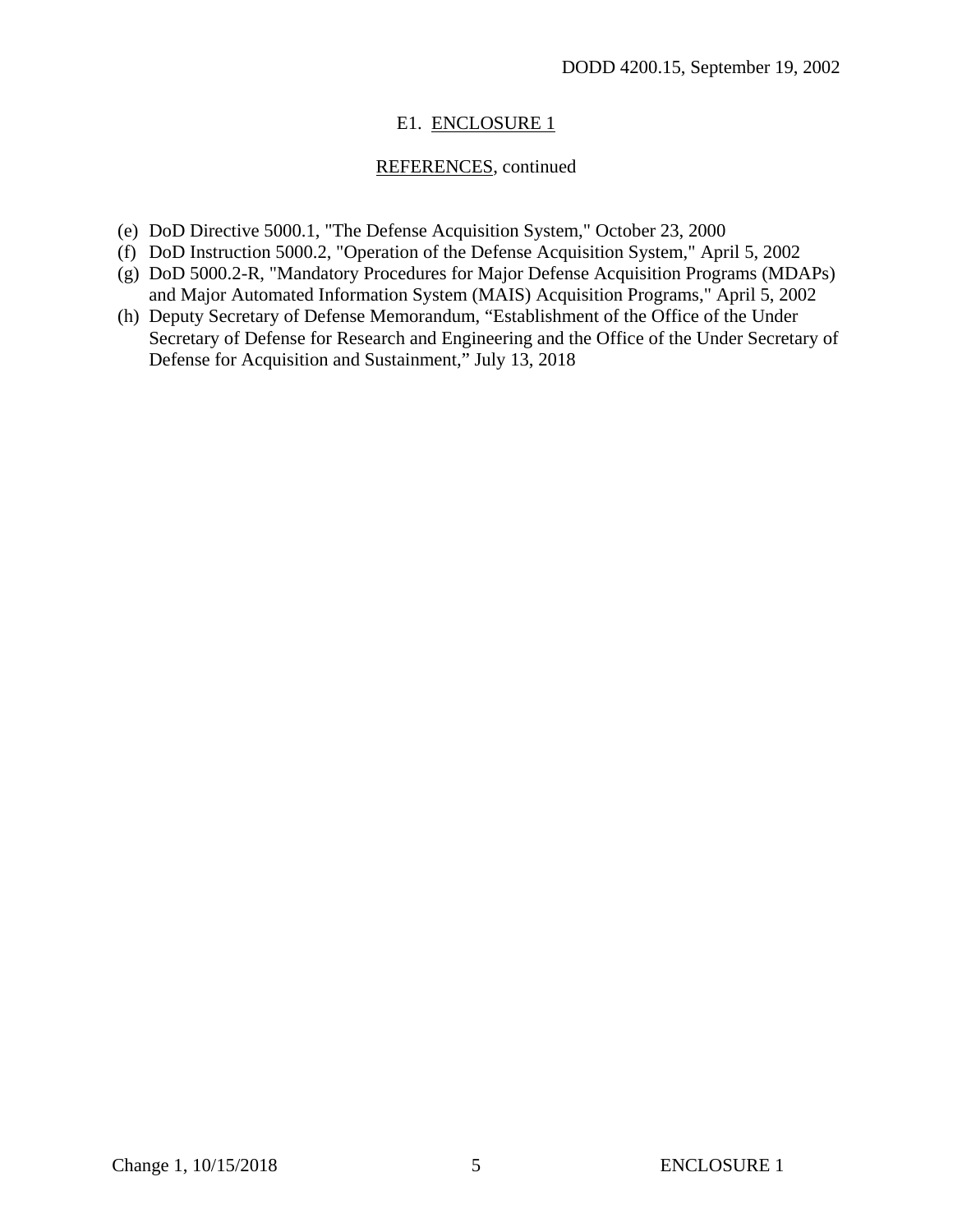#### E2. ENCLOSURE 2

## GUIDANCE FOR THE MANTECH PROGRAM

#### E2.1. INVESTMENTS

ManTech Program investments shall be directed toward areas of greatest need and potential benefit. Individual ManTech Program investments shall be selected by addressing the following:

E2.1.1. Projected requirements emerging from science and technology programs anticipated entering the systems acquisition process.

E2.1.2. Current industrial improvements in production, maintenance, repair costs, and industrial base responsiveness, including enhancement of in-house facilities, e.g., depots and shipyards.

E2.1.3. The potential to reduce costs, improve performance and responsiveness by advancing manufacturing technology. Maximum potential benefits from each ManTech Program investment shall be sought by ensuring that:

E2.1.3.1. There is a well-defined DoD requirement for the technology.

E2.1.3.2. The technology has been demonstrated in the laboratory environment as being feasible and can be delivered in time to meet the requirement.

E2.1.3.3. Anticipated investment results are applicable to more than one weapon system, component, or end item.

E2.1.3.4. There is a specific plan to implement, transition, and insert the results of the investment.

E2.1.3.5. The potential for multi-DoD Component-sponsored investments has been investigated.

E2.1.3.6. The proposed investment is not unnecessarily duplicative of other activities, both within and outside the ManTech Program.

E2.1.3.7. An assessment is made to determine if manufacturers of manufacturing equipment should be involved in projects.

E2.1.3.8. Competitive procedures shall be used in accordance with reference (d) for awarding all grants and entering into all contracts, cooperative agreements, and other transactions under the program. One of the evaluation factors shall be that the transaction